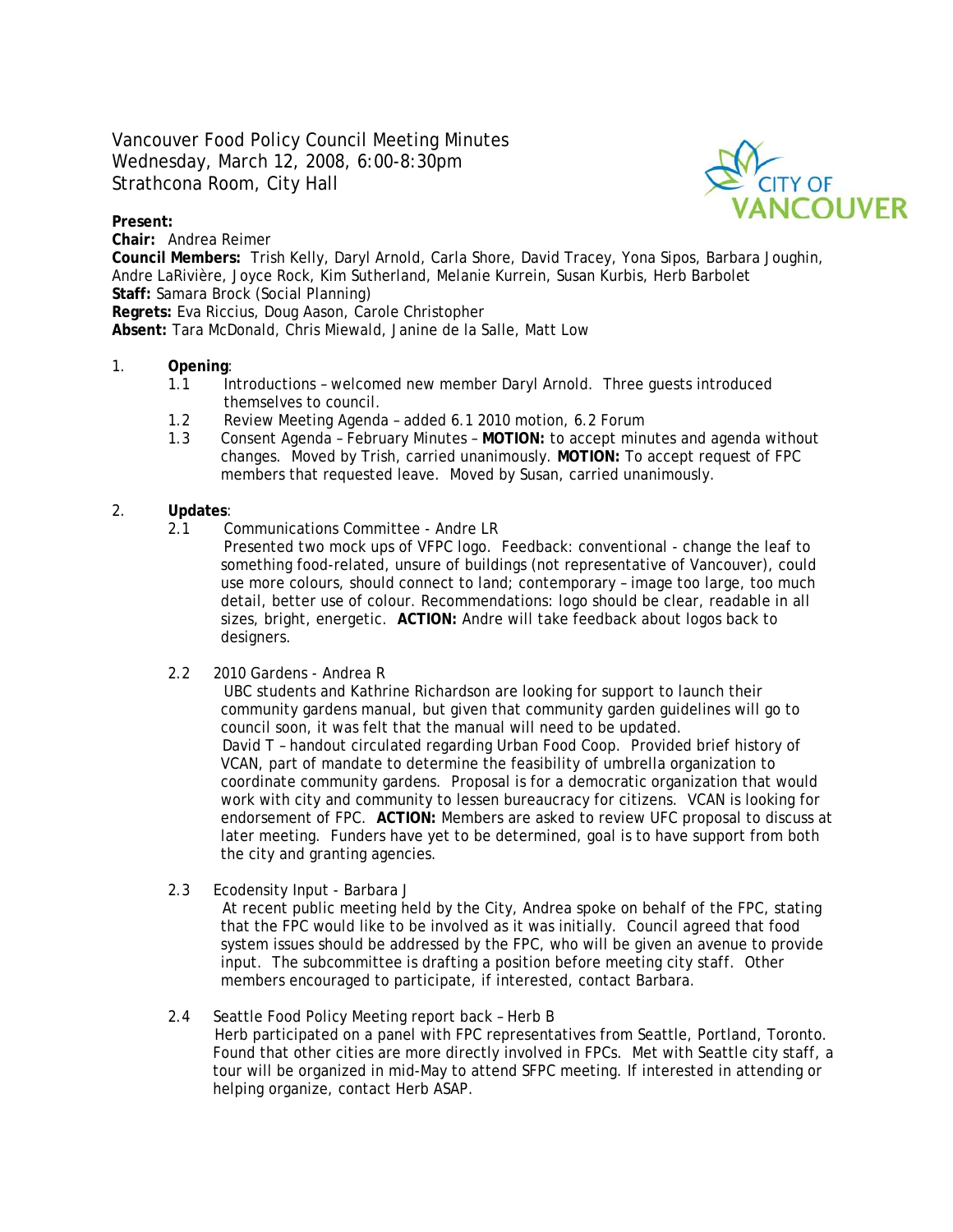- 2.5 Food Secure Vancouver Study Barbara J, Herb B, Kim S
	- Have met, are trying to distil focus and approach of study. Will address production, access, environment, health elements. Will meet next week to discuss what has worked so far, where we want to be and how to get there. Would synthesize work of other groups for comprehensive picture, examine effects of provincial and regional policies, and may include assessment tools. In other areas, FPCs report both to city and regional bodies, and it was suggested to work with Metro Vancouver, who is doing a regional food assessment and strategy by 2010. Work will also be done in conjunction with other subcommittees to prevent overlap. **ACTION:** Subcommittee to present one page vision at May meeting.
- 2.7 Staff Update Samara B
	- *(Invitation from YLFMS distributed)*

**YLFMS report** - Samara met with SP staff to discuss the eight recommendations. **ACTION:** Samara will send message to farmers market subcommittee recommending to hold a meeting of interested stakeholders and staff to answer questions. **2010 gardens**-SP, Engineering, Real estate, Parks, all committed to meet regularly as steering committee. Would like urban ag strategy, not just for community gardens. Parks Board is drafting a strategy. The City will do an urban agriculture strategy as well. Devorah will be taking the lead in writing it. It would be good for the FPC to submit a list of topic areas that they would like this cross-departmental urban agriculture committee to address. Engineering will oversee taking 2010 report on 3 pilots and community garden guidelines to Council. FPC is advised to liaise with Engineering. **Member bios** - Andrew has them, will be up on website by end of week. **Draft annual report** circulated prior to meeting. Samara will write with FPC members, Barbara to help.

- 3. **Announcements** 
	- Zero Waste initiative and blog (Yona)
	- Neighbourhood composting in Point Grey, Mt Pleasant/Riley Park. Send any comments /ideas to Yona.
	- Food Security Task Force in Mt. Pleasant, 1<sup>st</sup> meeting in April. (Yona)
	- UBC Farm Symposium, April  $18<sup>th</sup>$ . Invitations to be sent out. (Yona)
	- BC Food Systems Network planning meeting March 13, 14. (Herb)
	- Farmers market AGM (Herb)
	- Cherry Blossoms Bike tour, organized by Slow Food Vancouver, will feature 10-12 farmers, unique products (Kim)
	- Participation requested to set up roof top/gardens for high profile restaurants (Andre)
	- Diningoutforlife.ca (Carla)
- 4. **Presentation** FORC Report Vijay Cudderford (WWF, int'l/local food security consultant) Five reports have been done, different assessments in different jurisdictions, with recommendations. Have guide book for how to do assessment. Have maps of foodscape and socio-demographic analysis to identify potentially vulnerable neighbourhoods. In order to use the research, it must be updated regularly. Based on concept of food continuum from charitable food (very inefficient, poor quality, more expensive) to capacity building. Discussion:

Report has had limited use – UBC students and others have used recommendations, it has spawned Local Food First!, two food indicators in Vancouver Foundation's *Vital Signs.* To inform policy, food system must be dealt with holistically. It was emphasized that this is a baseline study and needs to be continued.

Members felt they could use the report for advocacy, pass it on, integrate it into their own practices, and look for opportunities to cover gaps not addressed in the report.